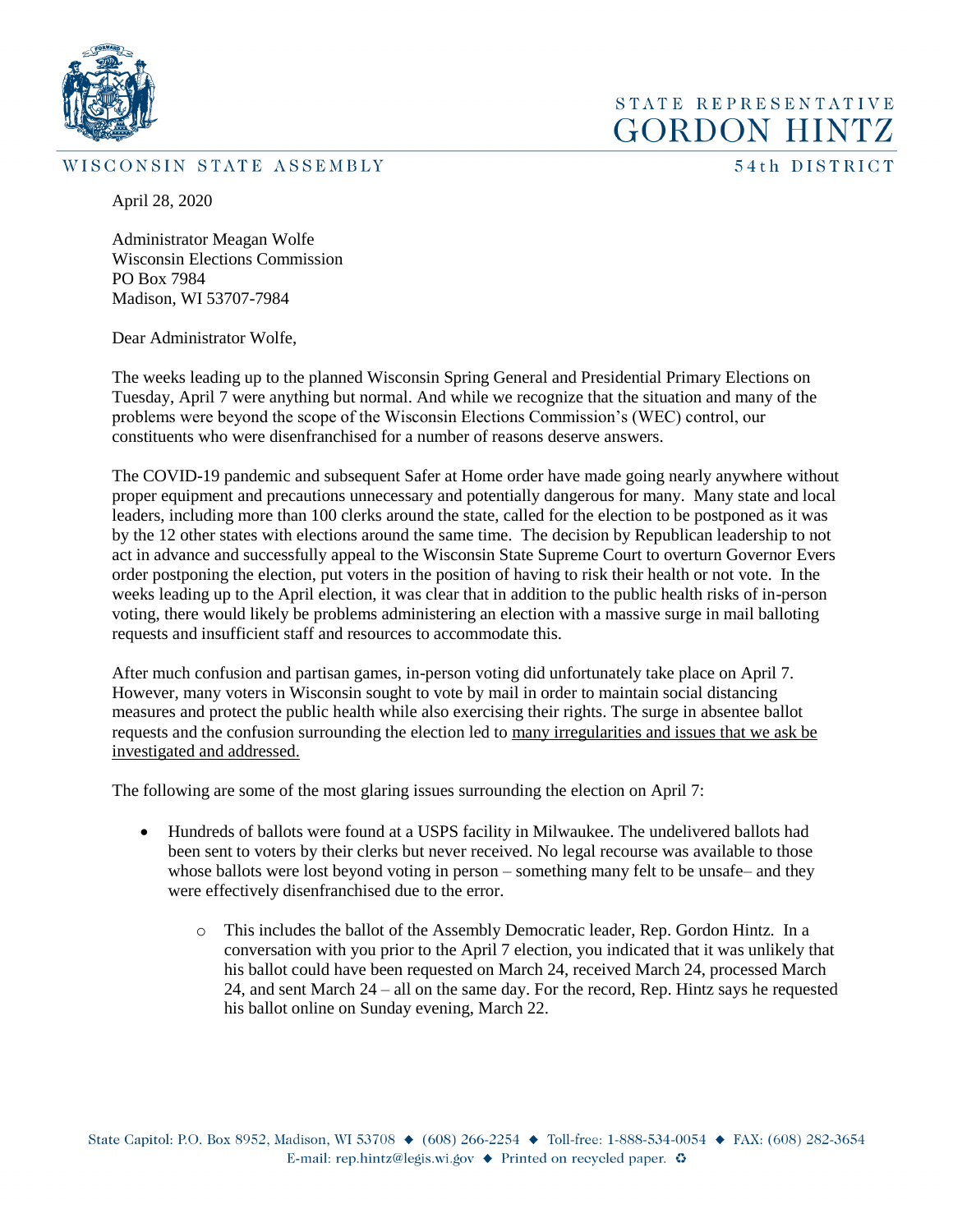

## STATE REPRESENTATIVE **GORDON HINTZ**

#### WISCONSIN STATE ASSEMBLY

#### 54th DISTRICT

- Hundreds if not thousands of ballots around the state that were requested around the timeframe of March 20-24 were never sent or never received by voters who requested them despite the confirmation provided through the WEC website that they were sent. This is the same timeframe of the requested ballots found in the USPS tubs, primarily from Oshkosh or Appleton voters.
- Many voters requested their ballots within the legal timeframe but did not receive them in the mail on time to guarantee that they could be filled out and postmarked by 8 PM on April 7. Further, if a ballot was postmarked on or before April 7 but was not received by Monday, April 13, then it was not counted.
- Numerous clerks have reported that ballots were being delivered with odd marks or without a dated postmark on them at all despite the likelihood they were mailed before the United States Supreme Court (SCOTUS) imposed April 7 deadline. We read your recent comment to the press that due to the SCOTUS decision, it was unlikely that any of these un-postmarked ballots would be counted, even if they were clearly mailed before the April 7 deadline and received before Monday, April 13.
- A judicial opinion stated that ballots could be sent without a witness signature for the April election only and still be counted. A subsequent judicial order overturned that ruling and said that voters who sent their ballots without witness signatures between the two orders would not have their votes counted.

In all of the above cases, a system to ensure that all citizens could participate in the electoral process was not fully guaranteed. This was through no fault of those that tried to participate by mail and were unable or those who felt unsafe participating in person. We believe that this election should have been delayed and that the rest of the elections in calendar year 2020 should be vote by mail only. At the very least, we look forward to working with the WEC and the legislature to do whatever is needed in advance to prepare for an election where millions of people plan to vote absentee by mail.

Understanding that an investigation was ordered by a meeting of the Elections Commission, we the undersigned support launching a full, official investigation into this election due to the widespread nature of the issues reported, and so we can provide our constituents with some answers as to why they were unable to vote in this election. In addition to finding out answers to the irregularities described by the various examples above, we believe specific answers are owed to the public on what happened to their ballot, whether it was counted or not, and how many voters were disenfranchised by these problems and subsequent court decision that suppressed the vote. These include:

- As of April 16, 155,607 absentee ballots (12% of total) requested have not been returned.
	- o What happened to those 155,607 absentee ballots?
	- o Does the number requested include ballots that were later cancelled due to in-person voting?
	- o How many total ballots were returned by voters before April 13?
	- o How many total ballots that were received before April 13 were not counted?
	- o How many total ballots were returned by mail without a correct dated postmark?
	- o How many total ballots were returned on April 8 without a correct dated postmark?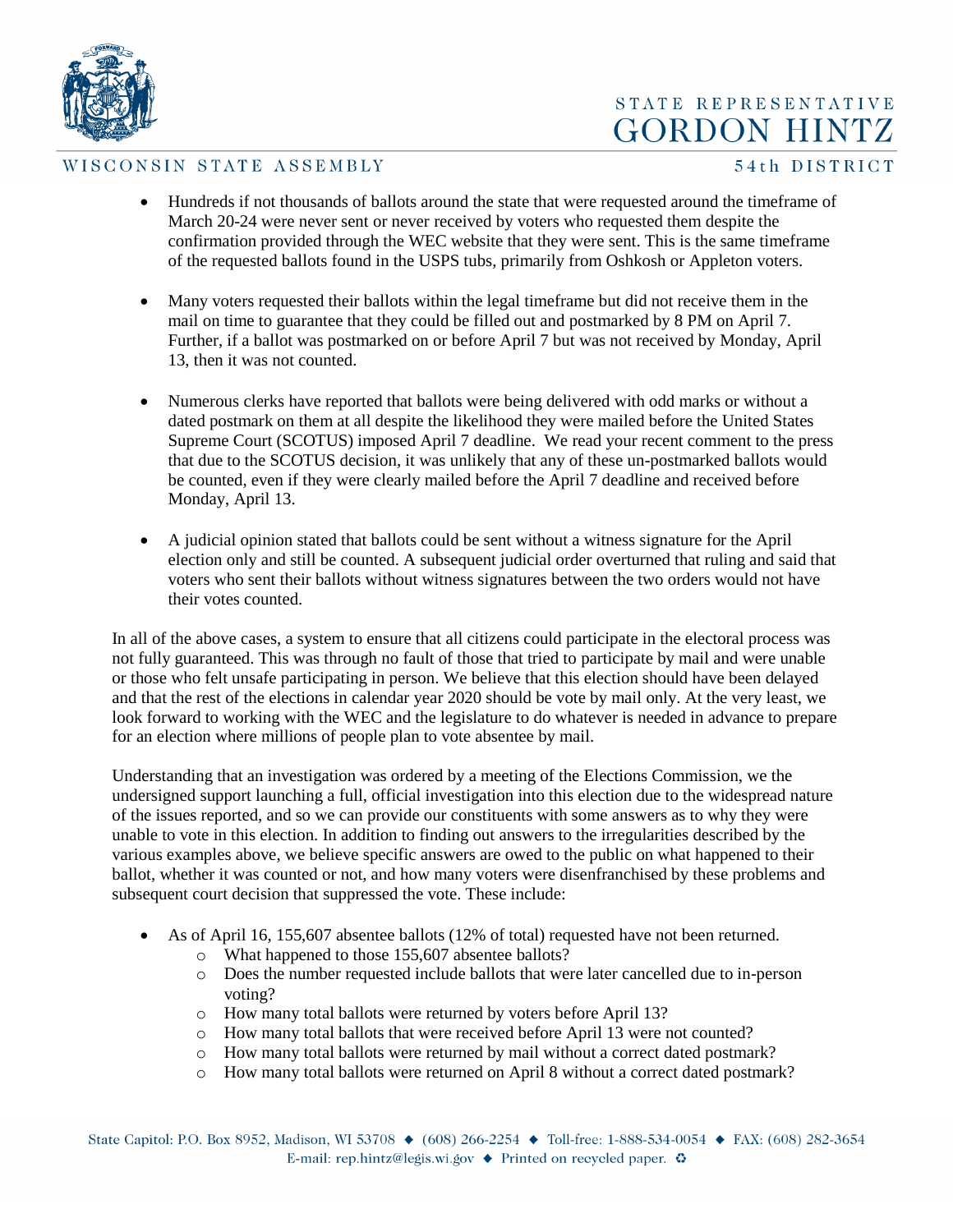

STATE REPRESENTATIVE **GORDON HINTZ** 

#### WISCONSIN STATE ASSEMBLY

54th DISTRICT

- o How many voters were unable to have their ballots counted as a result of Wisconsin Republicans and the Republican National Committee's successful appeal to the SCOTUS?
- o How many blank ballots were found in the "three tubs" discovered at a USPS regional distribution facility?
- o Will the voters whose ballots were found at the USPS be notified that their ballot was found?
- o Will the voters whose ballots were mistakenly not postmarked and received by April 13 be notified that their vote was not counted?

Getting answers on the problems highlighted in this letter, and getting answers to the public on whether their vote was counted or not, is essential to restoring trust in our election system. In addition, it will be crucial to ensure that future elections during the COVID-19 pandemic are able to handle the large number of absentee ballots expected. We have constituents who are still asking what happened to their ballot and/or whether it was counted or not. Without confirmation, these voters will be left wondering whether they voted or be without an explanation for why they couldn't vote. Since we have these ballots, we would hope we could fulfill the requests included in this letter.

We ask that you please investigate these issues reported with mail-in voting now, so that things run much more smoothly in August and November. Whether or not we implement a Vote by Mail system, we must be prepared for a historic number of absentee ballots because of the unique, public health crisis we will likely still be faced with in August and November.

Additionally, please let us know the extra resources the Wisconsin Elections Commission will need in order to guarantee that the remaining 2020 elections are administered safely and successfully. We will do everything in our power to make sure that every voter is able to cast a ballot in whatever manner they choose during the rest of the year and in future elections.

Thank you for your prompt attention to this request.

Sincerely,

Vanne Hemelben Mark Springer

Representative Gordon Hintz Representative Dianne Hesselbein Representative Mark Spreitzer

Representative Steve Doyle Representative Evan Goyke Representative David Crowley

State Capitol: P.O. Box 8952, Madison, WI 53708 ♦ (608) 266-2254 ♦ Toll-free: 1-888-534-0054 ♦ FAX: (608) 282-3654 E-mail: rep.hintz@legis.wi.gov  $\triangle$  Printed on recycled paper.  $\odot$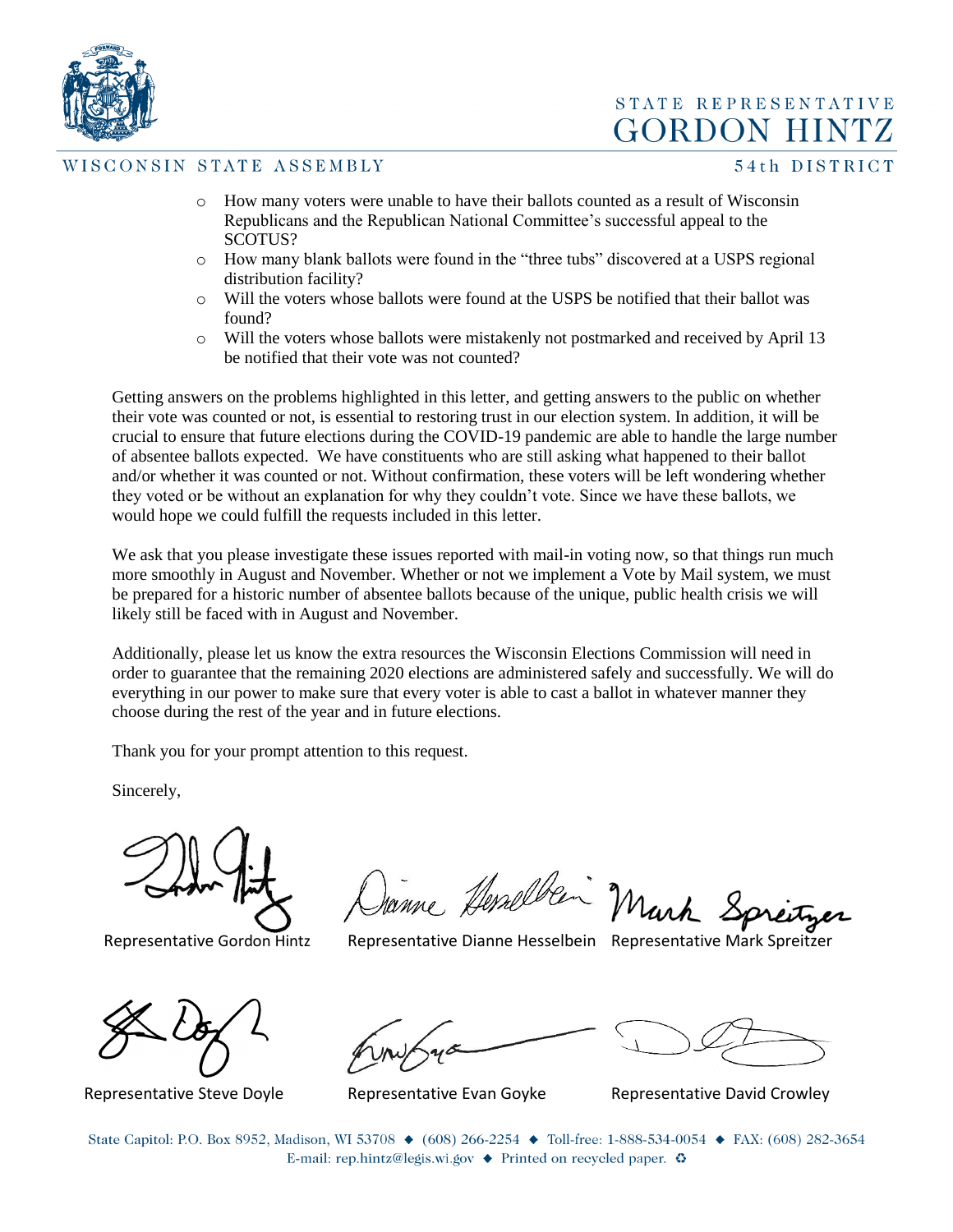

## WISCONSIN STATE ASSEMBLY

# STATE REPRESENTATIVE **GORDON HINTZ**

54th DISTRICT

telissa Saport

Representative Amanda Stuck Representative Melissa Sargent Representative Daniel Riemer

Representative Lakeshia Myers Representative Jodi Emerson Representative Don Vruwink

wheek

Myers fort Emusic

heta Neuban

Representative Lisa Subeck Representative Greta Neubauer Representative Tod Ohnstad

Representative Sondy Pope Representative Robyn Vining Representative Beth Meyers

Beth Meyers

Representative Tip McGuire Representative Marisabel Cabrera Representative Shelia Stubbs

lo Casta Zamarya

Representative Nick Milroy **Representative JoCasta Zamarripa** Representative Jimmy Anderson